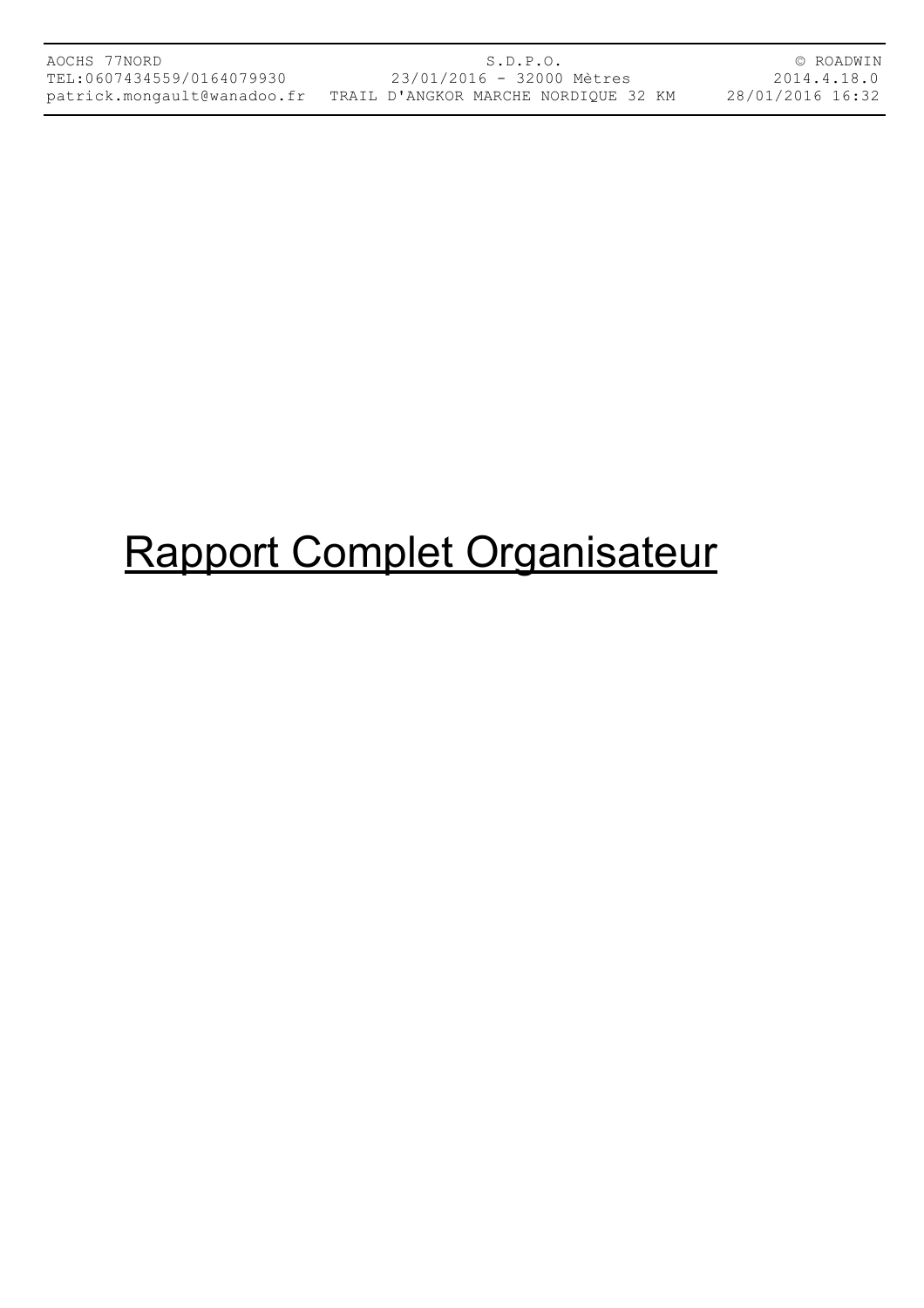S.D.P.O. 23/01/2016 - 32000 Mètres patrick.mongault@wanadoo.fr TRAIL D'ANGKOR MARCHE NORDIQUE 32 KM

© ROADWIN 2014.4.18.0 28/01/2016 16:32

### Liste des Inscrits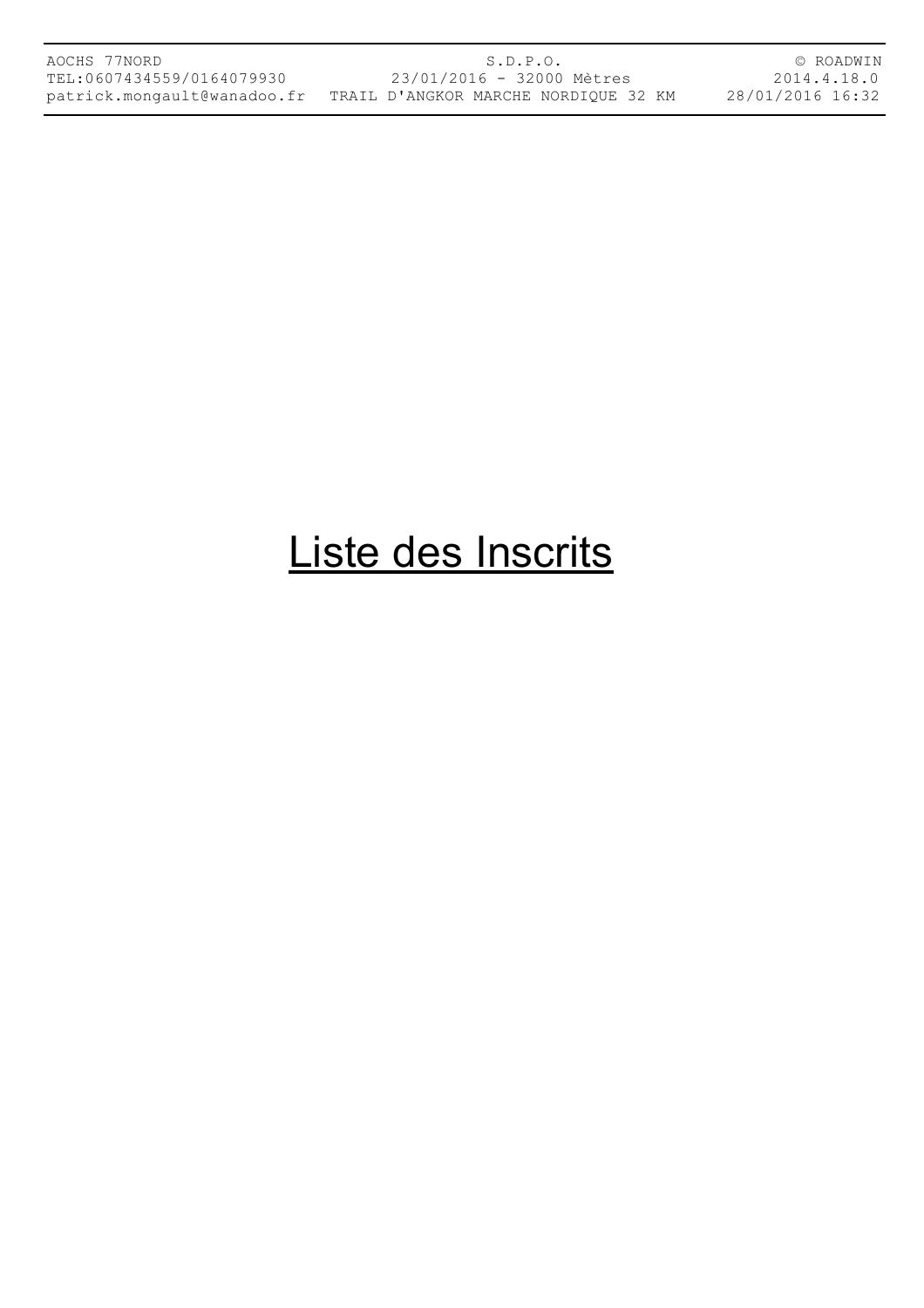| AOCHS 77NORD | TEL:0607434559/0164079930<br>patrick.mongault@wanadoo.fr  | S.D.P.O.<br>23/01/2016 - 32000 Mètres<br>TRAIL D'ANGKOR MARCHE NORDIQUE 32 KM |          |       | © ROADWIN<br>2014.4.18.0<br>28/01/2016 16:32 |
|--------------|-----------------------------------------------------------|-------------------------------------------------------------------------------|----------|-------|----------------------------------------------|
|              | Liste des 38 coureurs Inscrits $-CAT = * -LIC = * -CLU =$ |                                                                               |          |       | Page 1                                       |
| Dossard      | Cd Licence Nom Prénom                                     | * Nai                                                                         | Cat Club | Lique | Nat                                          |
| 1001         | GUENOT RAPHAELE                                           | F88                                                                           | SEF NL   |       | SIN                                          |
| 1002         | PEI-YING LIM                                              | F84                                                                           | SEF NL   |       | SIN                                          |
| 1003         | LE-THU-GIANG PHAM                                         | F82                                                                           | SEF NL   |       | VIE                                          |
| 1004         | TRUONG-THI-DUY TAM                                        | F75                                                                           | V1F NL   |       | FRA                                          |
| 1005         | KONG YI                                                   | F74                                                                           | V1F NL   |       | CHN                                          |
| 1006         | ROVIRA-MONTANE ANNABELLE                                  | F68                                                                           | V1F NL   |       | FRA                                          |
| 1007         | ULKER DOMINIOUE                                           | F57                                                                           | V2F NL   |       | FRA                                          |
| 1008         | RATA ILZE                                                 | F61                                                                           | V2F NL   |       | LAT                                          |
| 1009         | WERDELING HEINRICH                                        | M60                                                                           | V2M NL   |       | GER                                          |

1011 LE-HUTA VERONIQUE 1012 DOUDARD JEAN-LOUIS

JENNEQUIN CHANTAL

BICHARD CATHERINE

SZALAMACHA MARIE

ERMENAULT FABIEN

BOURN DOMINIQUE

1039 PRENANT HELENE SEF NL /

1010 LEVEILLE THIERRY M60 V2M NL / FRA

1013 RATS JURIS M53 V3M NL / LAT

 1015 MODH-FAKHRIN KARIM M89 SEM NL / BRA 1016 DANA RAPHAEL M85 SEM NL / FRA 1017 CORNU VERONIQUE F85 SEF NL / FRA

1021 CHOPIN BARBARA F69 V1F NL / FRA

1023 LORIERS BRIGITTE SEF NL / FRA

 1025 NUR NUR AIN F85 SEF NL / MAS 1026 POISOT FRANCOISE F65 V2F NL / FRA

 1028 ESQUIVEL ELIZABETH F63 V2F NL / MEX 1029 LUCAS NADINE SEF NL / FRA

1035 REZZOMCO JOHN SEM NL /

TORAL GERALDINE SEF NL SEF NL VIOLATION OF THE SEF NUMBER OF SEF NUMBER OF SEF NUMBER OF STATISTICS OF STATISTICS OF STATISTICS OF STATISTICS OF STATISTICS OF STATISTICS OF STATISTICS OF STATISTICS OF STATISTICS OF STATIST

1020 WINTHER MANNING NICOLAS M93 SEM NL /

1031 CAILLIET BENOIT SEM NL /

 1033 CAYRAC MARCELLE SEF NL / 1034 CHAUMET MARIE SEF NL /

1036 JOANNES JOHN SEM NL /

1038 DZARIFAH ISLANDAR SEM NL /

CABIDDU DEMETRIO M51 V3M NL / /

1012 DOUDARD JEAN-LOUIS M52 V3M NL (1912) M53 V3M NL (1912) Martin (1914) Martin (1914) Martin (1914) Martin (

1027 MASSION AGNES F56 V3F NL / FRA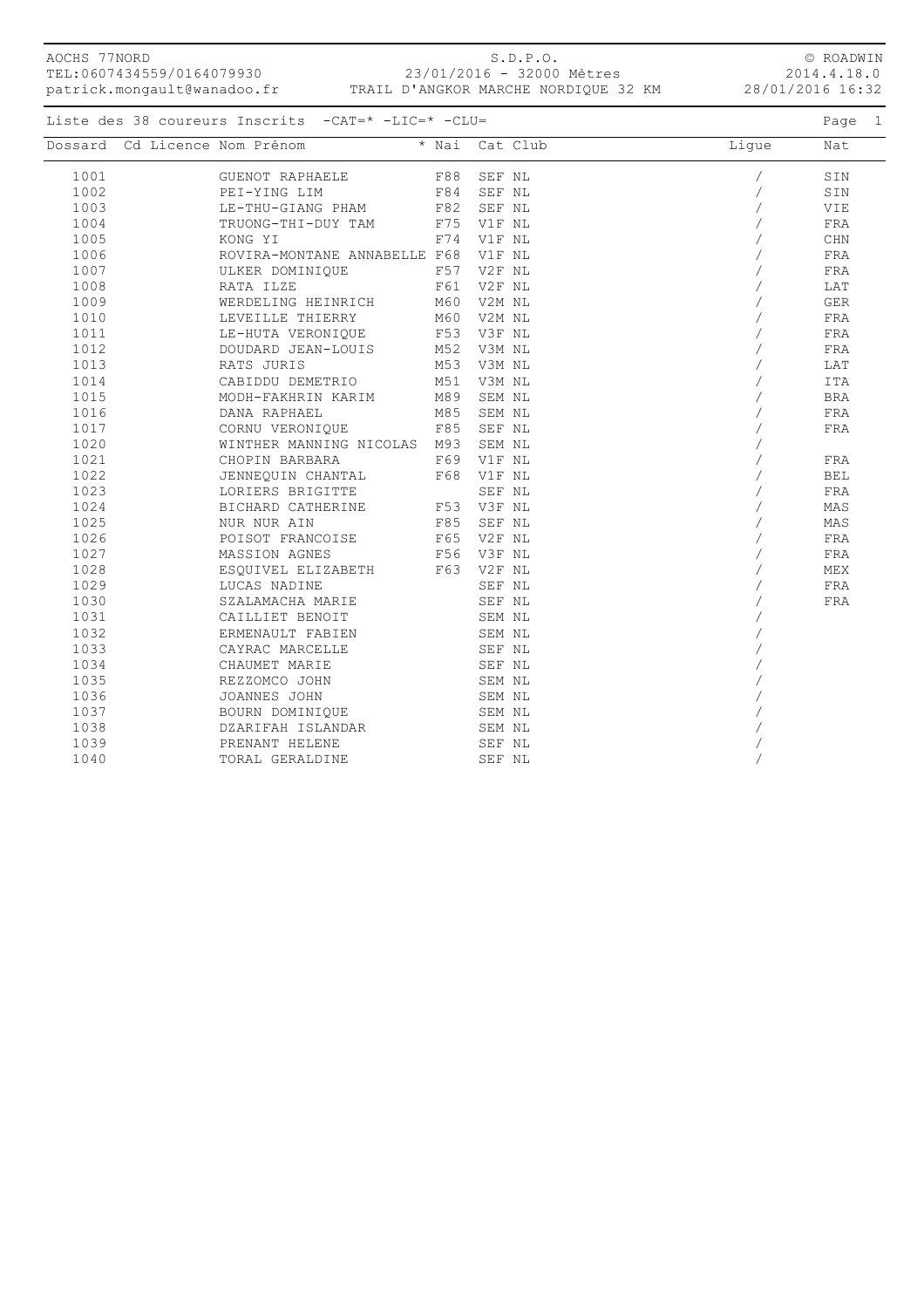© ROADWIN 2014.4.18.0 28/01/2016 16:32

### Classement Scratch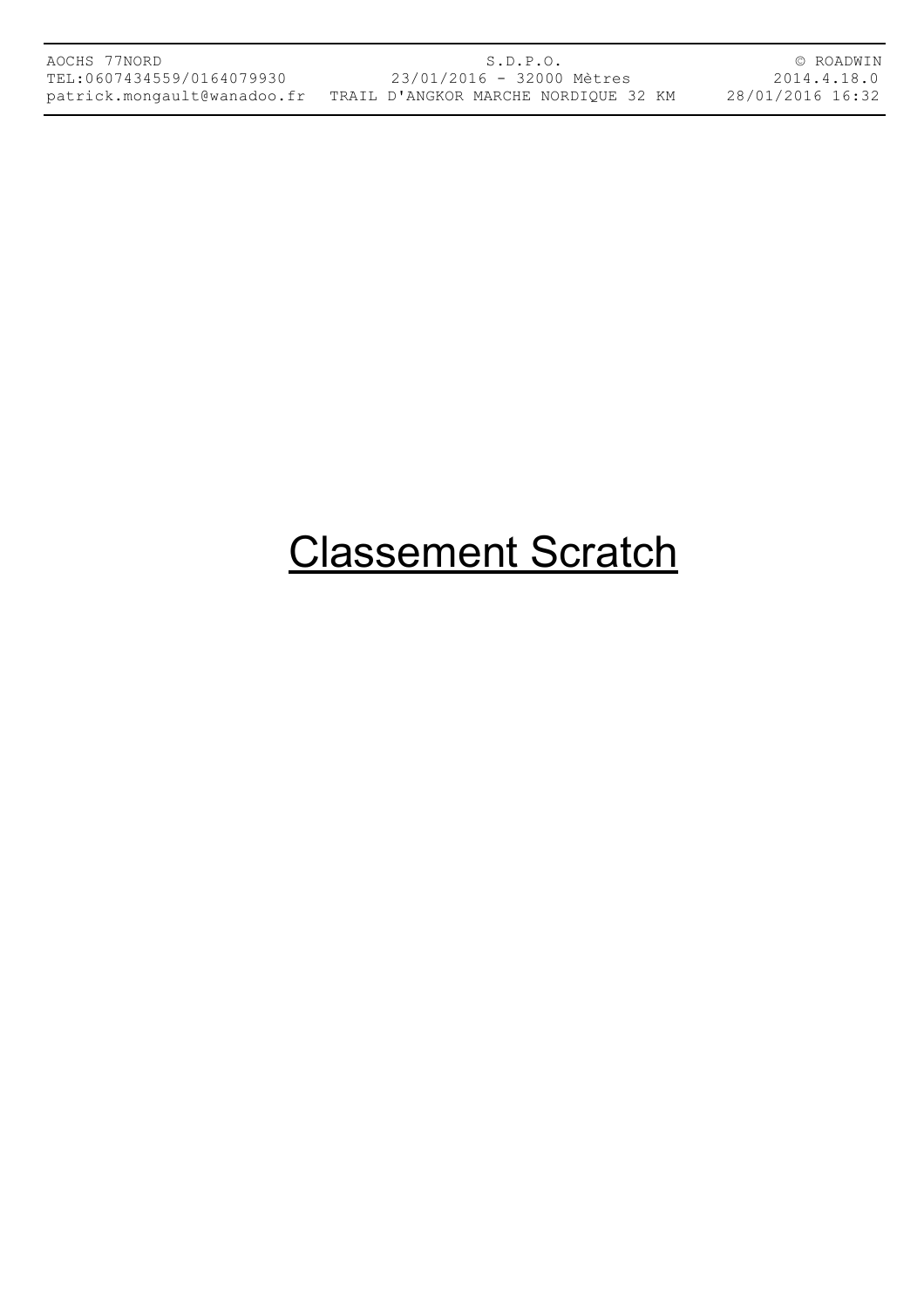| AOCHS 77NORD                |
|-----------------------------|
| TEL:0607434559/0164079930   |
| patrick.mongault@wanadoo.fr |

#### S.D.P.O. 23/01/2016 - 32000 Mètres TRAIL D'ANGKOR MARCHE NORDIQUE 32 KM

© ROADWIN 2014.4.18.0 28/01/2016 16:32

CLST INDIVIDUEL -CAT=\* -LIC=\* -CLU= Page 1

|    | Plac Nom Prénom               | * Club         | Temps    | Km/h   | Licence |                          | Dos Nat Cat Pcat |                      |                               |                         |
|----|-------------------------------|----------------|----------|--------|---------|--------------------------|------------------|----------------------|-------------------------------|-------------------------|
|    | 1 DOUDARD Jean-louis          | N <sub>L</sub> | 04:02:52 | 07,91  |         | $1012$ FRA V3M >>>1      |                  |                      |                               |                         |
| 2  | RATA Ilze                     | NL             | 04:21:13 | 07, 35 |         | $1008$ LAT               |                  | $V2F$ $>>$ $1$       |                               |                         |
|    | 3 RATS Juris                  | NL             | 04:46:13 | 06,71  |         | $ 1013 $ LAT $ V3M >> 2$ |                  |                      |                               |                         |
|    | 4 CABIDDU Demetrio            | NL             | 05:04:02 | 06, 32 |         | $1014$ ITA               |                  | V3M                  | $\overline{\phantom{a}}$<br>⊳ |                         |
|    | 5 CORNU Veronique             | NL             | 05:35:10 | 05,73  |         | $1017$ FRA               |                  | $SEF$ $>>$ $1$       |                               |                         |
|    | 6 DANA Raphael                | NL             | 05:35:10 | 05,73  |         | $1016$ FRA               |                  | $SEM$ $>>$ $1$       |                               |                         |
|    | 7 LE-HUTA Veronique           | <b>NL</b>      | 05:36:21 | 05, 71 |         | 1011 FRA V3F >>>1        |                  |                      |                               |                         |
|    | 8 ROVIRA-MONTANE Annabelle NL |                | 05:38:58 | 05,66  |         | 1006 FRA V1F >>>1        |                  |                      |                               |                         |
| 9  | LEVEILLE Thierry              | NL             | 05:55:08 | 05,41  |         | 1010 FRA V2M >>>1        |                  |                      |                               |                         |
| 10 | WERDELING Heinrich            | NT.            | 06:05:07 | 05, 26 |         | 1009 GER V2M >> 2        |                  |                      |                               |                         |
| 11 | PEI-YING Lim                  | NL             | 06:07:14 | 05, 23 |         | $1002$ SIN               |                  | SEF                  | >> 2                          |                         |
| 12 | WINTHER MANNING Nicolas       | <b>NL</b>      | 06:10:15 | 05, 19 |         | 1020                     |                  | $SEM \gg 2$          |                               |                         |
|    | 13  LE-THU-GIANG Pham         | NL             | 06:23:25 | 05,01  |         | 1003 VIE                 |                  | $\operatorname{SEF}$ |                               | $\overline{\mathbf{3}}$ |
| 14 | TRUONG-THI-DUY Tam            | NL             | 06:24:23 | 05,00  |         | $1004$ FRA               |                  | V1F                  | >> 2                          |                         |
|    | 15 MODH-FAKHRIN Karim         | NL             | 07:06:20 | 04,50  |         | $1015$ BRA               |                  | SEM                  |                               | 3                       |
| 16 | DZARIFAH Islandar             | <b>NL</b>      | 07:10:52 | 04, 46 |         | 1038                     |                  | SEM                  |                               | 4                       |
|    | 17 GUENOT Raphaele            | NL             | 07:11:29 | 04, 45 |         | 1001 SIN                 |                  | SEF                  |                               | 4                       |
|    | 18 ULKER Dominique            | $\rm NL$       | 07:28:15 | 04, 28 |         | $1007$ FRA V2F           |                  |                      | >> 2                          |                         |

Total liste = 18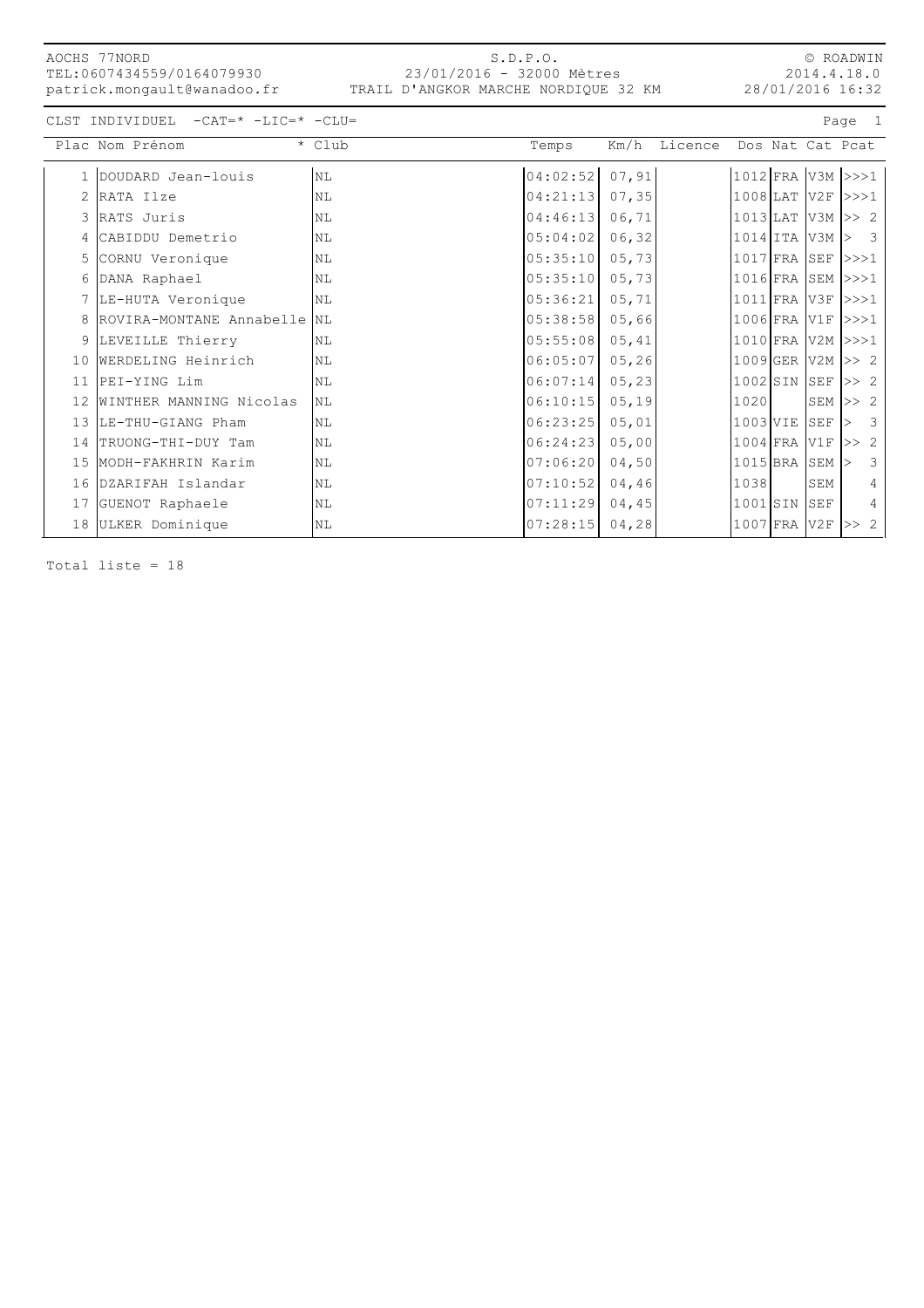| AOCHS 77NORD              | S.D.P.O.                                                         | © ROADWIN        |
|---------------------------|------------------------------------------------------------------|------------------|
| TEL:0607434559/0164079930 | 23/01/2016 - 32000 Mètres                                        | 2014.4.18.0      |
|                           | patrick.mongault@wanadoo.fr TRAIL D'ANGKOR MARCHE NORDIQUE 32 KM | 28/01/2016 16:32 |

# Top Podium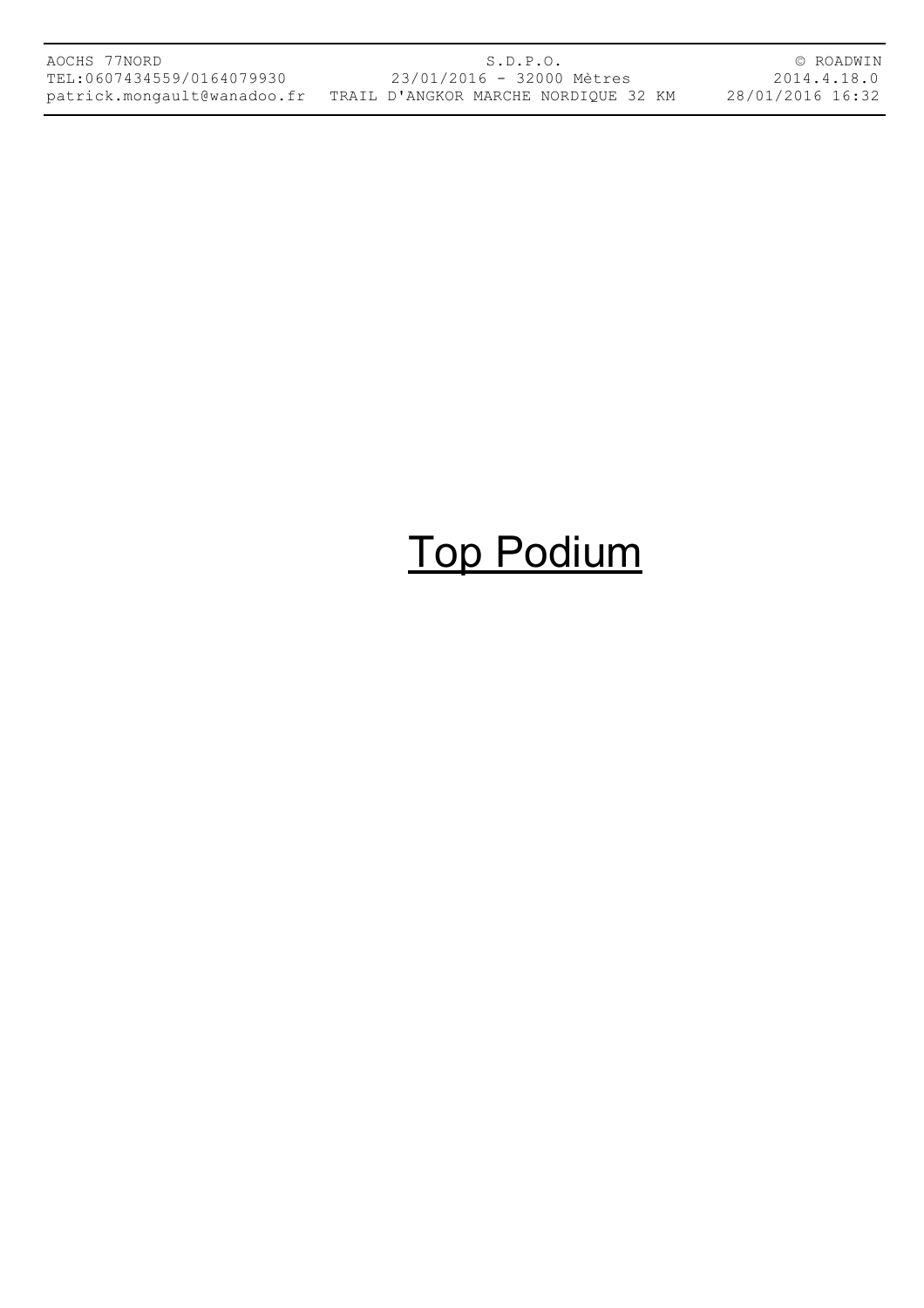| AOCHS 77NORD                                                 | S.D.P.O.<br>TEL:0607434559/0164079930 23/01/2016 - 32000 Mètres<br>patrick.mongault@wanadoo.fr TRAIL D'ANGKOR MARCHE NORDIQUE 32 KM 28/01/2016 16:32 |  |  |                                                          | © ROADWIN<br>2014.4.18.0 |                               |                                                            |  |  |             |  |
|--------------------------------------------------------------|------------------------------------------------------------------------------------------------------------------------------------------------------|--|--|----------------------------------------------------------|--------------------------|-------------------------------|------------------------------------------------------------|--|--|-------------|--|
| TOP PODIUM -CAT=* -LIC=* -CLU=                               |                                                                                                                                                      |  |  |                                                          |                          |                               |                                                            |  |  | Page 1      |  |
| Plac Nom Prénom                                              | * Club                                                                                                                                               |  |  | Temps                                                    |                          | Km/h Licence Dos Nat Cat Pcat |                                                            |  |  |             |  |
| <b>SENIORS (MASCULIN)</b>                                    |                                                                                                                                                      |  |  |                                                          |                          |                               |                                                            |  |  |             |  |
| 6 DANA Raphael<br>12 WINTHER MANNING Nicolas NL              | NL                                                                                                                                                   |  |  | $06:10:15$ 05,19                                         |                          | $05:35:10$ 05,73              | 1016 FRA SEM >>>1<br>1020                                  |  |  | $SEM \gg 2$ |  |
| 15 MODH-FAKHRIN Karim                                        | NL                                                                                                                                                   |  |  | $07:06:20$ 04,50                                         |                          |                               | 1015 BRA SEM > 3                                           |  |  |             |  |
| <b>SENIORS (FEMININ)</b>                                     |                                                                                                                                                      |  |  |                                                          |                          |                               |                                                            |  |  |             |  |
| 5 CORNU Veronique<br>11 PEI-YING Lim<br>13 LE-THU-GIANG Pham | ΝL<br>N <sub>L</sub><br>ΝL                                                                                                                           |  |  | $05:35:10$ 05,73<br>$06:07:14$ 05,23<br>$06:23:25$ 05,01 |                          |                               | 1017 FRA SEF >>>1<br>1002 SIN SEF >> 2<br>1003 VIE SEF > 3 |  |  |             |  |
| <b>MASTERS 1 (MASCULIN)</b>                                  |                                                                                                                                                      |  |  |                                                          |                          |                               |                                                            |  |  |             |  |
| Aucun coureur pour cette Catégorie                           |                                                                                                                                                      |  |  |                                                          |                          |                               |                                                            |  |  |             |  |
| <b>MASTERS 1 (FEMININ)</b>                                   |                                                                                                                                                      |  |  |                                                          |                          |                               |                                                            |  |  |             |  |
| 8 ROVIRA-MONTANE Annabelle NL<br>14 TRUONG-THI-DUY Tam       | NL                                                                                                                                                   |  |  | $05:38:58$ 05,66<br>$06:24:23$ 05,00                     |                          |                               | 1006 FRA V1F >>>1<br>1004 FRA V1F >> 2                     |  |  |             |  |
| <b>MASTERS 2 (MASCULIN)</b>                                  |                                                                                                                                                      |  |  |                                                          |                          |                               |                                                            |  |  |             |  |
| 9 LEVEILLE Thierry<br>10 WERDELING Heinrich                  | ΝL<br>NL                                                                                                                                             |  |  | $05:55:08$ 05,41<br>$06:05:07$ 05,26                     |                          |                               | 1010 FRA V2M >>>1<br>1009 GER V2M >> 2                     |  |  |             |  |
| <b>MASTERS 2 (FEMININ)</b>                                   |                                                                                                                                                      |  |  |                                                          |                          |                               |                                                            |  |  |             |  |
| 2 RATA Ilze<br>18 ULKER Dominique                            | ΝL<br>ΝL                                                                                                                                             |  |  | $04:21:13$ 07,35<br>$07:28:15$ 04,28                     |                          |                               | 1008 LAT V2F >>>1<br>1007 FRA V2F >> 2                     |  |  |             |  |
| <b>MASTERS 3 (MASCULIN)</b>                                  |                                                                                                                                                      |  |  |                                                          |                          |                               |                                                            |  |  |             |  |
| 1 DOUDARD Jean-louis<br>3 RATS Juris<br>4 CABIDDU Demetrio   | ΝL<br>ΝL<br>ΝL                                                                                                                                       |  |  | $04:02:52$ 07,91<br>$04:46:13$ 06,71<br>$05:04:02$ 06,32 |                          |                               | 1012 FRA V3M >>>1<br>1013 LAT V3M >> 2<br>1014 ITA V3M > 3 |  |  |             |  |
| <b>MASTERS 3 (FEMININ)</b>                                   |                                                                                                                                                      |  |  |                                                          |                          |                               |                                                            |  |  |             |  |
| 7 LE-HUTA Veronique                                          | ΝL                                                                                                                                                   |  |  | $05:36:21$ 05,71                                         |                          |                               | 1011 FRA V3F >>>1                                          |  |  |             |  |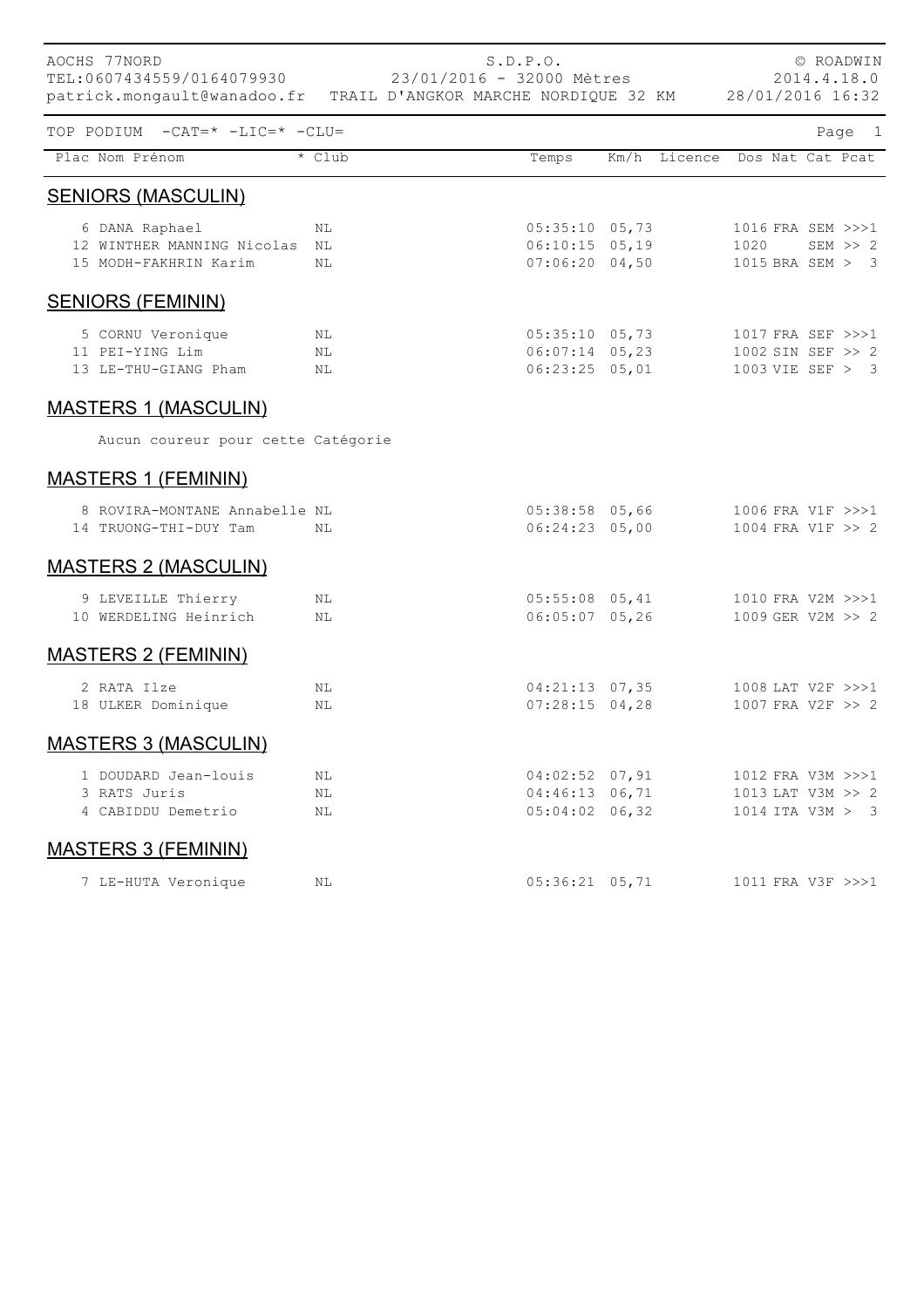| AOCHS 77NORD<br>TEL:0607434559/0164079930 | S.D.P.O.<br>23/01/2016 - 32000 Mètres<br>patrick.mongault@wanadoo.fr TRAIL D'ANGKOR MARCHE NORDIQUE 32 KM | © ROADWIN<br>2014.4.18.0<br>28/01/2016 16:32 |
|-------------------------------------------|-----------------------------------------------------------------------------------------------------------|----------------------------------------------|
| TOP PODIUM -CAT=M-MASCULIN -LIC=* -CLU=   |                                                                                                           | Page 2                                       |

|  | Plac Nom Prénom                | * Club    | Temps          |        | Km/h Licence Dos Nat Cat Poat |                         |           |                         |                |
|--|--------------------------------|-----------|----------------|--------|-------------------------------|-------------------------|-----------|-------------------------|----------------|
|  | 1 01-DOUDARD Jean-louis        | <b>NL</b> | 04:02:52 07,91 |        |                               | $ 1012 $ FRA $ V3M >>1$ |           |                         |                |
|  | 3 02-RATS Juris                | NL        | 04:46:13 06,71 |        |                               | $ 1013 $ LAT V3M $ >>2$ |           |                         |                |
|  | 4 03-CABIDDU Demetrio          | NL        | 05:04:02 06,32 |        |                               | $ 1014 $ ita v $3M > 3$ |           |                         |                |
|  | 6 04-DANA Raphael              | NL        | 05:35:10 05,73 |        |                               | 1016 FRA SEM >>>1       |           |                         |                |
|  | 9 05-LEVEILLE Thierry          | NL        | 05:55:08 05,41 |        |                               | 1010 FRA  V2M  >>>1     |           |                         |                |
|  | 10 06-WERDELING Heinrich       | <b>NL</b> | 06:05:07 05,26 |        |                               | $1009$ GER V2M $>> 2$   |           |                         |                |
|  | 12 07-WINTHER MANNING Nicol NL |           | 06:10:15       | 05, 19 |                               | 1020                    | SEM  >> 2 |                         |                |
|  | 15 08-MODH-FAKHRIN Karim       | <b>NL</b> | 07:06:20       | 04,50  |                               | 1015 BRA SEM >          |           | $\overline{\mathbf{3}}$ |                |
|  | 16 09-DZARIFAH Islandar        | NL        | 07:10:52 04,46 |        |                               | 10381                   | SEM       |                         | $\overline{4}$ |
|  |                                |           |                |        |                               |                         |           |                         |                |

Total liste = 9

TOP PODIUM -CAT=F-FEMININ -LIC=\* -CLU= Page 2

| Plac Nom Prénom               | * Club    | Temps          | Km/h<br>Licence Dos Nat Cat Pcat |                |            |                          |
|-------------------------------|-----------|----------------|----------------------------------|----------------|------------|--------------------------|
| 2 01-RATA Ilze                | NL        | 04:21:13 07,35 |                                  |                |            | $ 1008 $ LAT $ V2F >>1 $ |
| 5 02-CORNU Veronique          | NL        | 05:35:10       | 05,73                            | $1017$ FRA SEF |            | >>>1                     |
| ' 03-LE-HUTA Veronique        | <b>NL</b> | 05:36:21       | 05,71                            |                |            | 1011 FRA V3F  >>>1       |
| 8 04-ROVIRA-MONTANE Annabe NL |           | 05:38:58       | 05,66                            | 11006 FRA V1F  |            | >>>1                     |
| 11 05-PEI-YING Lim            | NL        | 06:07:14       | 05, 23                           | $1002$ SIN SEF |            | >> 2                     |
| 13 06-LE-THU-GIANG Pham       | NL        | 06:23:25       | 05,01                            | 11003 VIE 1    | <b>SEF</b> | 3                        |
| 14 07-TRUONG-THI-DUY Tam      | NL        | 06:24:23       | 05,00                            | 1004 FRA V1F   |            | >> 2                     |
| 08-GUENOT Raphaele            | NL        | 07:11:29       | 04,45                            | 11001ISIN ISEF |            | 4                        |
| 18 09-ULKER Dominique         | NL        | 07:28:15       | 04,28                            | 1007 FRA V2F   |            | >> 2                     |

Total liste = 9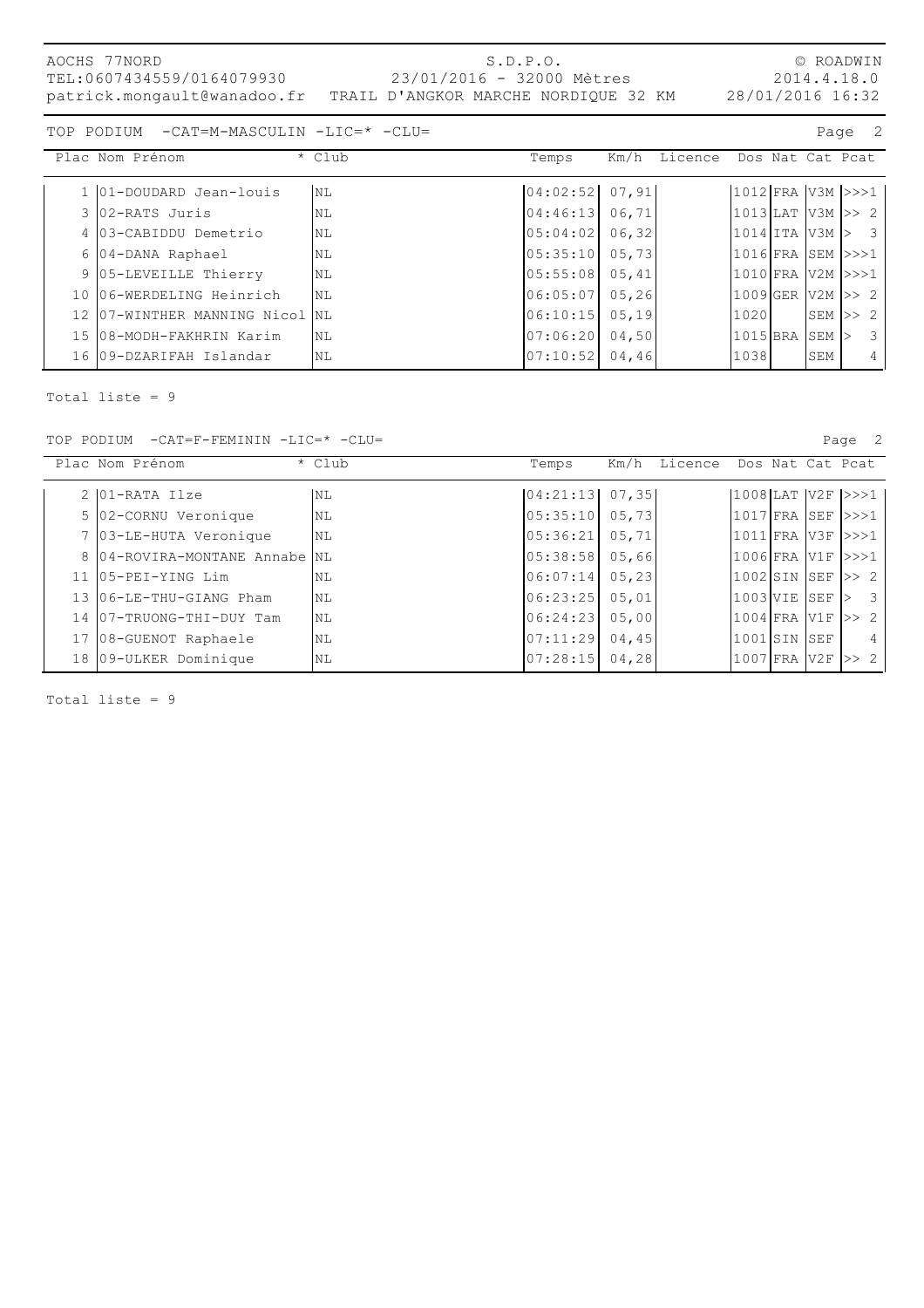| AOCHS 77NORD                |  |
|-----------------------------|--|
| TEL:0607434559/0164079930   |  |
| patrick.mongault@wanadoo.fr |  |

S.D.P.O. 23/01/2016 - 32000 Mètres TRAIL D'ANGKOR MARCHE NORDIQUE 32 KM

© ROADWIN 2014.4.18.0 28/01/2016 16:32

## **Statistiques**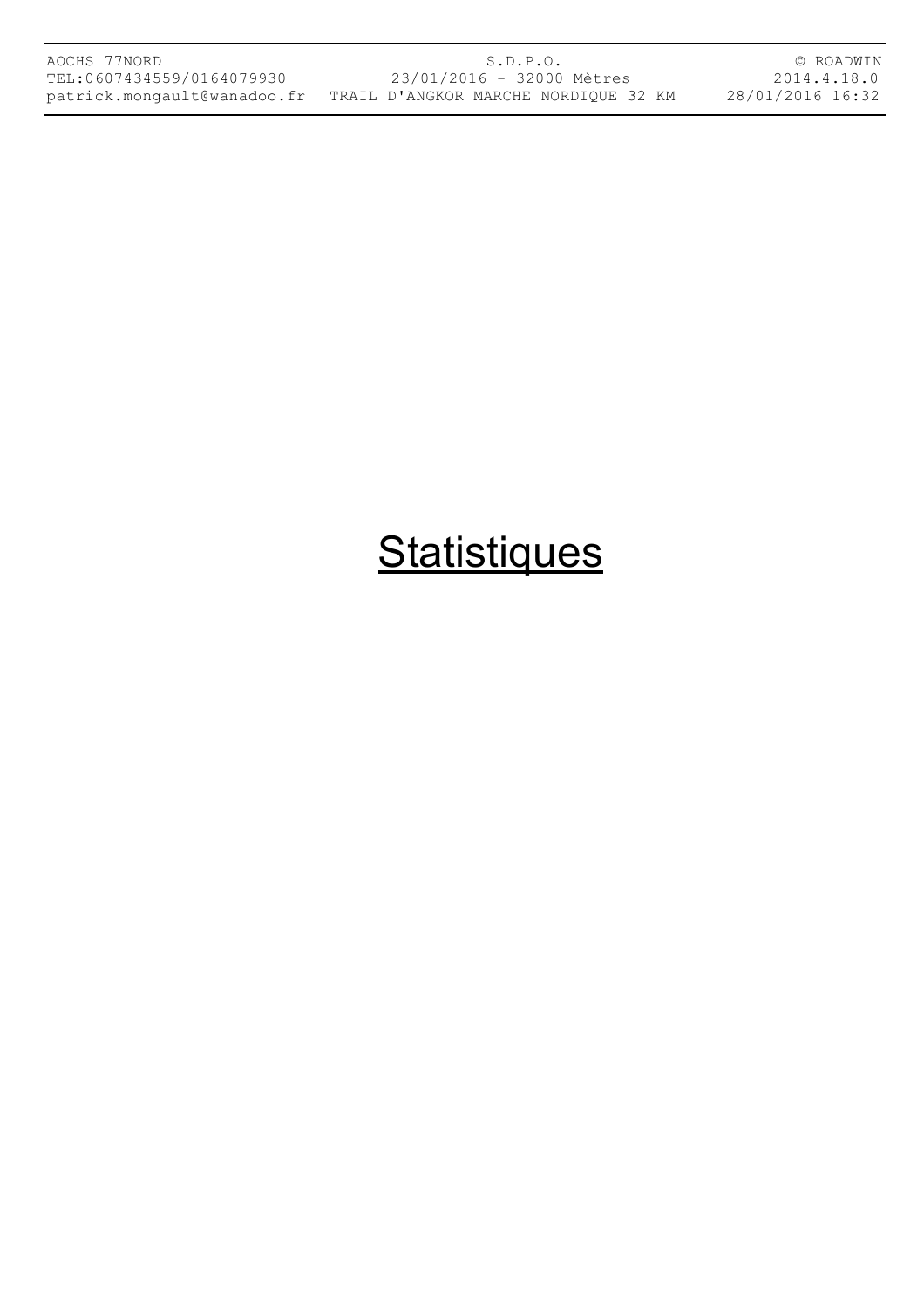| AOCHS 77NORD<br>TEL:0607434559/0164079930<br>patrick.mongault@wanadoo.fr TRAIL D'ANGKOR MARCHE NORDIQUE 32 KM |      | S.D.P.O.<br>23/01/2016 - 32000 Mètres |     | © ROADWIN<br>2014.4.18.0<br>28/01/2016 16:32 |
|---------------------------------------------------------------------------------------------------------------|------|---------------------------------------|-----|----------------------------------------------|
| STATISTIOUES $-CAT = * -LIC = * -CLU =$                                                                       |      |                                       |     | Page                                         |
| Analyse par Clubs                                                                                             | Club | Nbre                                  | °   |                                              |
| - Principaux Clubs                                                                                            | NL   | 18                                    | 100 |                                              |
| - Origine/Département Inconnue                                                                                |      | 18                                    | 100 |                                              |